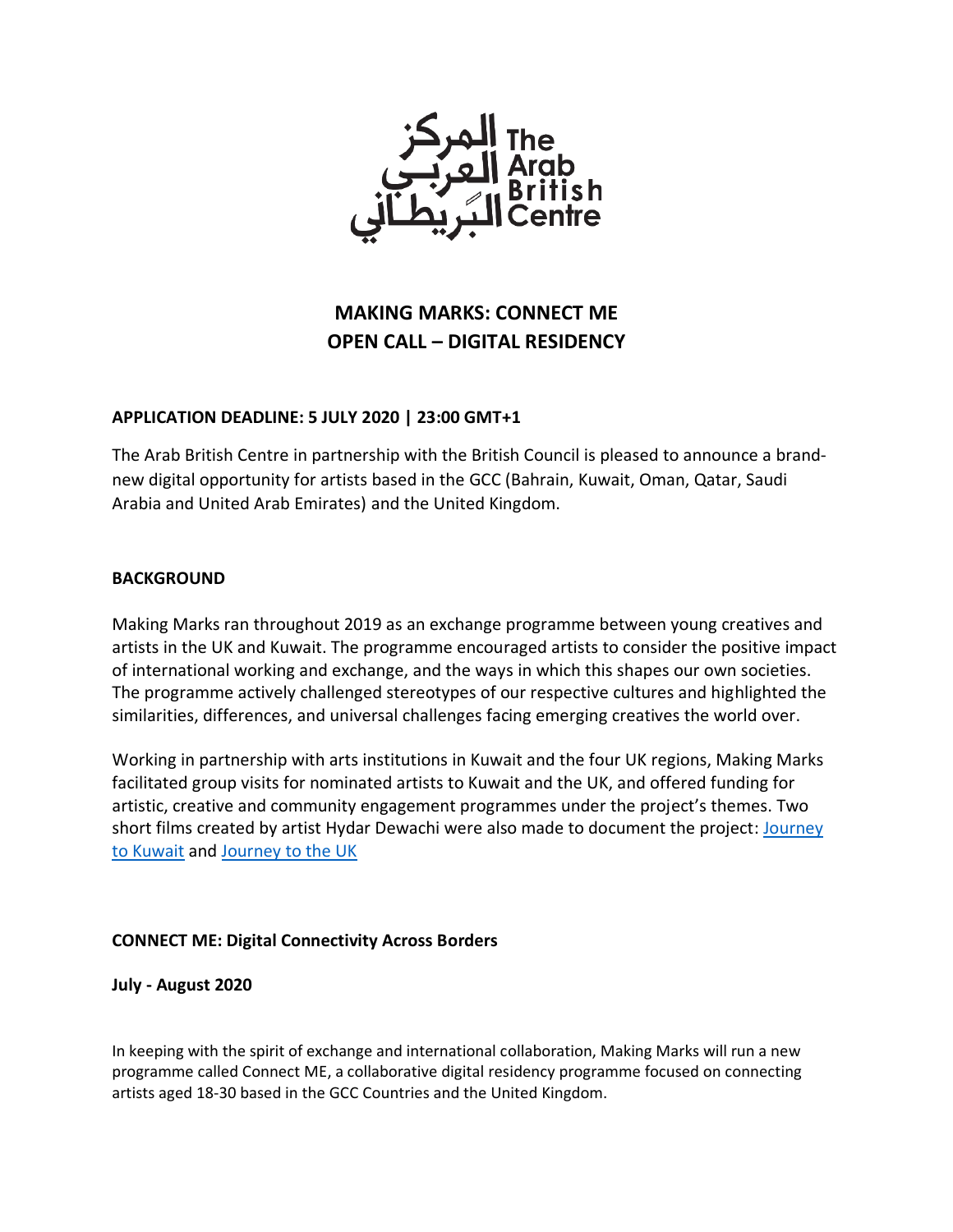The Connect ME programme will pair an artist based in the United Kingdom with an artist based in the GCC to create new, collaborative work that considers how digital tools can encourage connectivity across borders.

The results could be anything from an augmented reality experience to a short film, a zine, a live performance – the only stipulation is it must be delivered to the public through digital channels. Participating artists will also benefit from a residency fee of £1000, guidance and support from The Arab British Centre and a dedicated mentor from a UK culture organisation, as well as workshops and crit sessions with "visiting" artists and mentors over the course of four weeks.

# **Eligible Artists:**

- Are practicing artists/creative practitioners aged 18-30 and based in the GCC (countries include Bahrain, Kuwait, Oman, Qatar, Saudi Arabia and United Arab Emirates) or in the United Kingdom.
- Have an interest in collaborative working and in digital art. This project will rely on the artists being comfortable and excited about creating new digital work and incorporating technology into their practices – a good base level understanding of social platforms and digital technologies is therefore desirable.
- Must be available to participate in the project during the dates specified in the Open Call.
- Artists will also be encouraged to document their experiences of the collaboration through their and the Centre's social media channels.
- Creative possibilities of digital technologies and collaboration across borders are at the core of this project, so a good sense of teamwork, curiosity for exploring new ideas, and strong and open communication skills are essential qualities for the artists involved.
- The programme will be run in English. A conversational level of English is desirable. Written work can be submitted in Arabic for translation by the Arab British Centre. Please do get in touch if you wish to discuss this and think that there may be ways we can support you.
- A pair cannot be changed once the project has commenced, and it is each pair's responsibility to ensure that they work well together to produce the project outcomes.
- Artists must have internet access to take part in this residency

## **Committed by the Artist:**

We are looking for responses that will explore the connectivity and capacity of current digital tools and social platforms. Participating artists commit to: